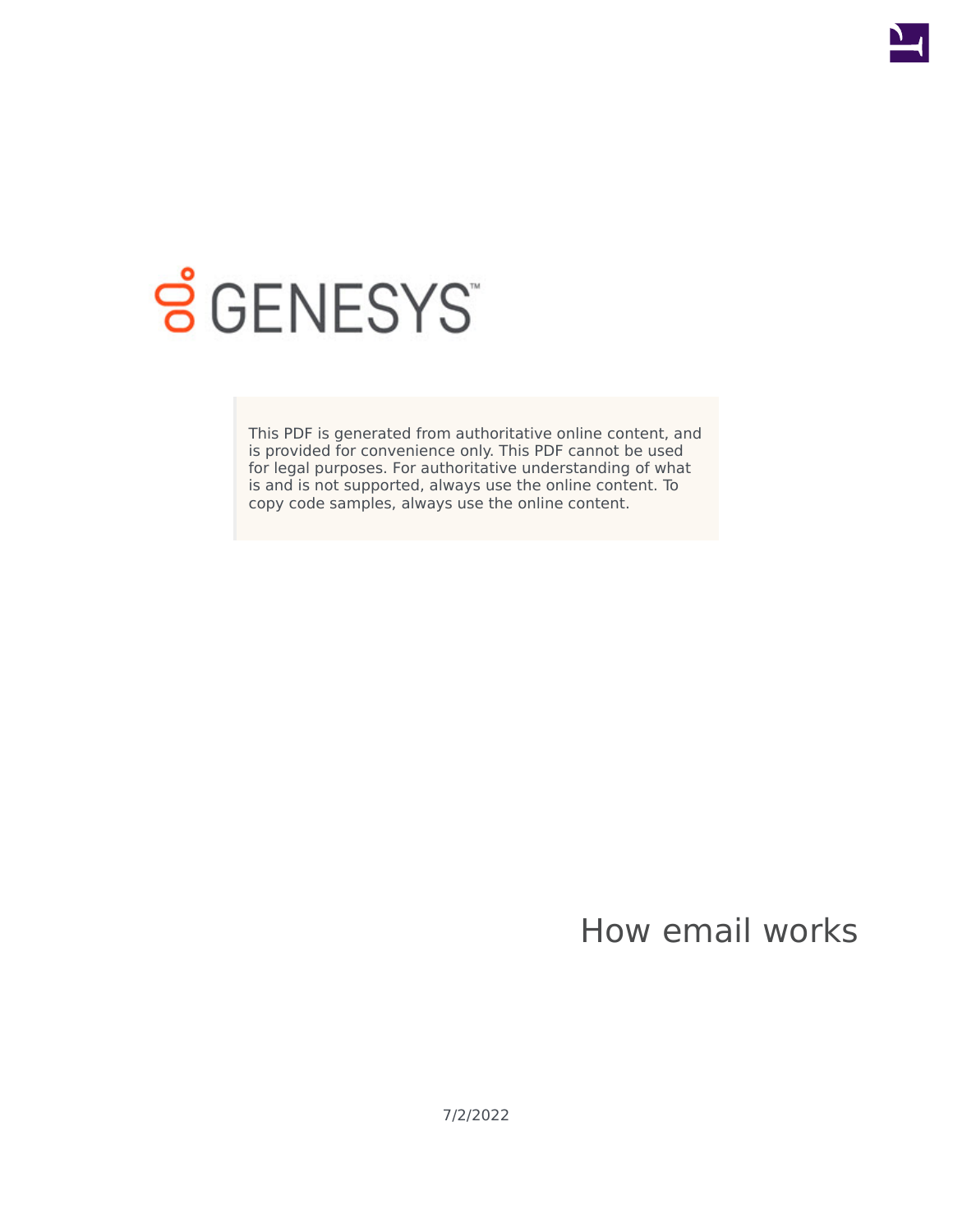•

•

- Administrator
- Agent
- Supervisor

Genesys email ensures that agents receive the right emails for their skills and the best resources to respond to those emails and provide an excellent customer experience. There are two email solutions: Email classic and Engage cloud Email.

## **Related documentation:**

## Contents

- 1 [What Email does](#page-2-0)
- 2 [How Email works](#page-2-1)
	- 2.1 [Mailboxes](#page-3-0)
	- 2.2 [Interactions](#page-4-0)
	- 2.3 [Reporting](#page-5-0)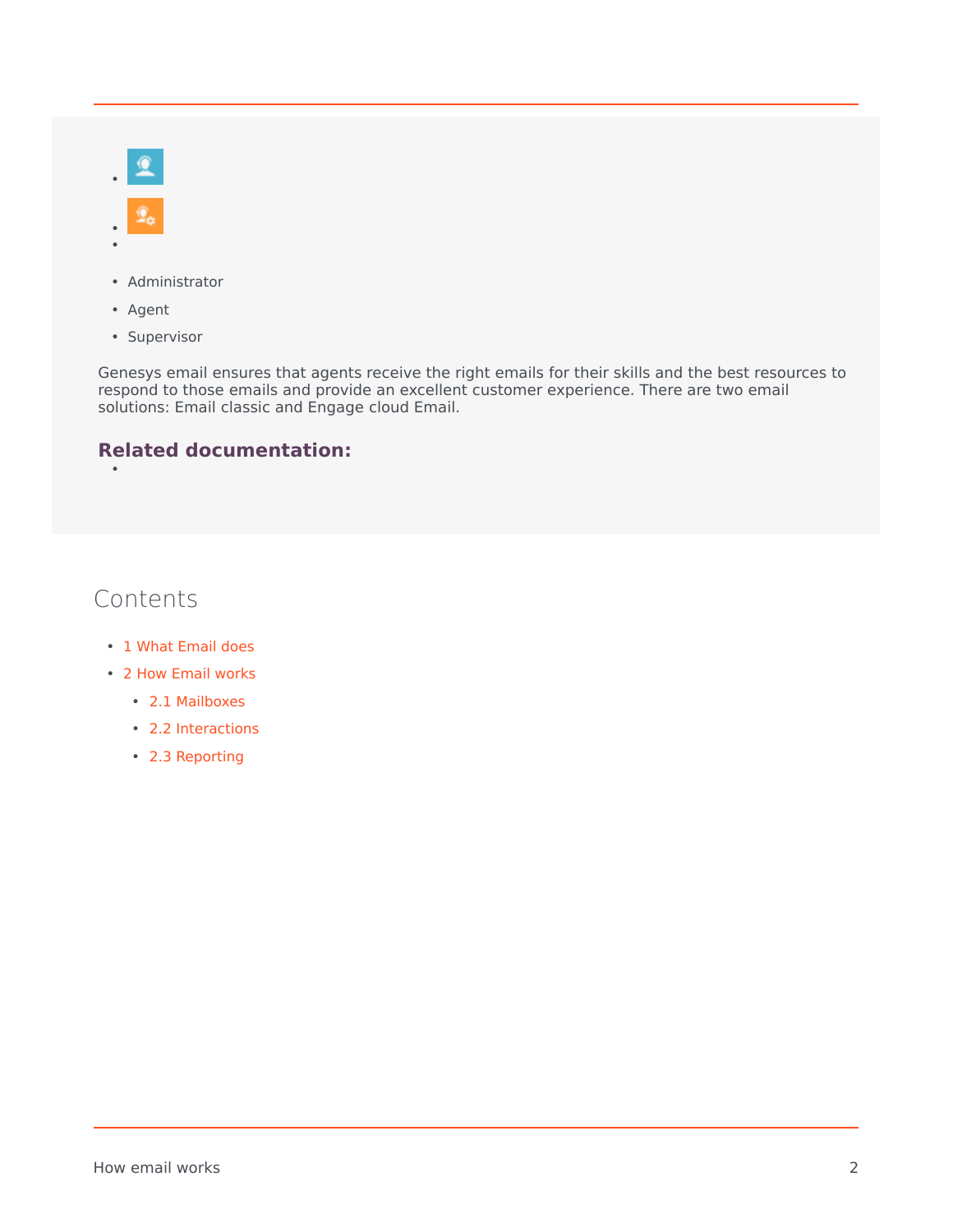# <span id="page-2-0"></span>What Email does

Genesys Email classic enables:

- Monitoring of inbound mailboxes.
- Automated responses to incoming emails.
- Routing of email to the best-fit agents based on content analysis.
- Supervisor review of outgoing emails.

Genesys Multicloud CX Email enables all the features of Email classic, plus:

- Routing of email to the best-fit agents based on content analysis plus your Categories and Prioritization schemas for Engage cloud Email.
- Near real-time dashboards for monitoring your backlog.

## <span id="page-2-1"></span>How Email works

Email classic uses various applications:

- Provision mailboxes and agent features in Agent Setup.
- Create standard responses in eServices Manager.
- Send and respond to emails in Agent Desktop.

Engage cloud Email uses various applications:

- Provision mailboxes and auto-acknowledgments in Intelligent Workload Distribution.
- Provision agent features in Agent Setup.
- Create standard responses in eServices Manager or Designer, depending on your implementation.
- Send and respond to emails in Agent Desktop.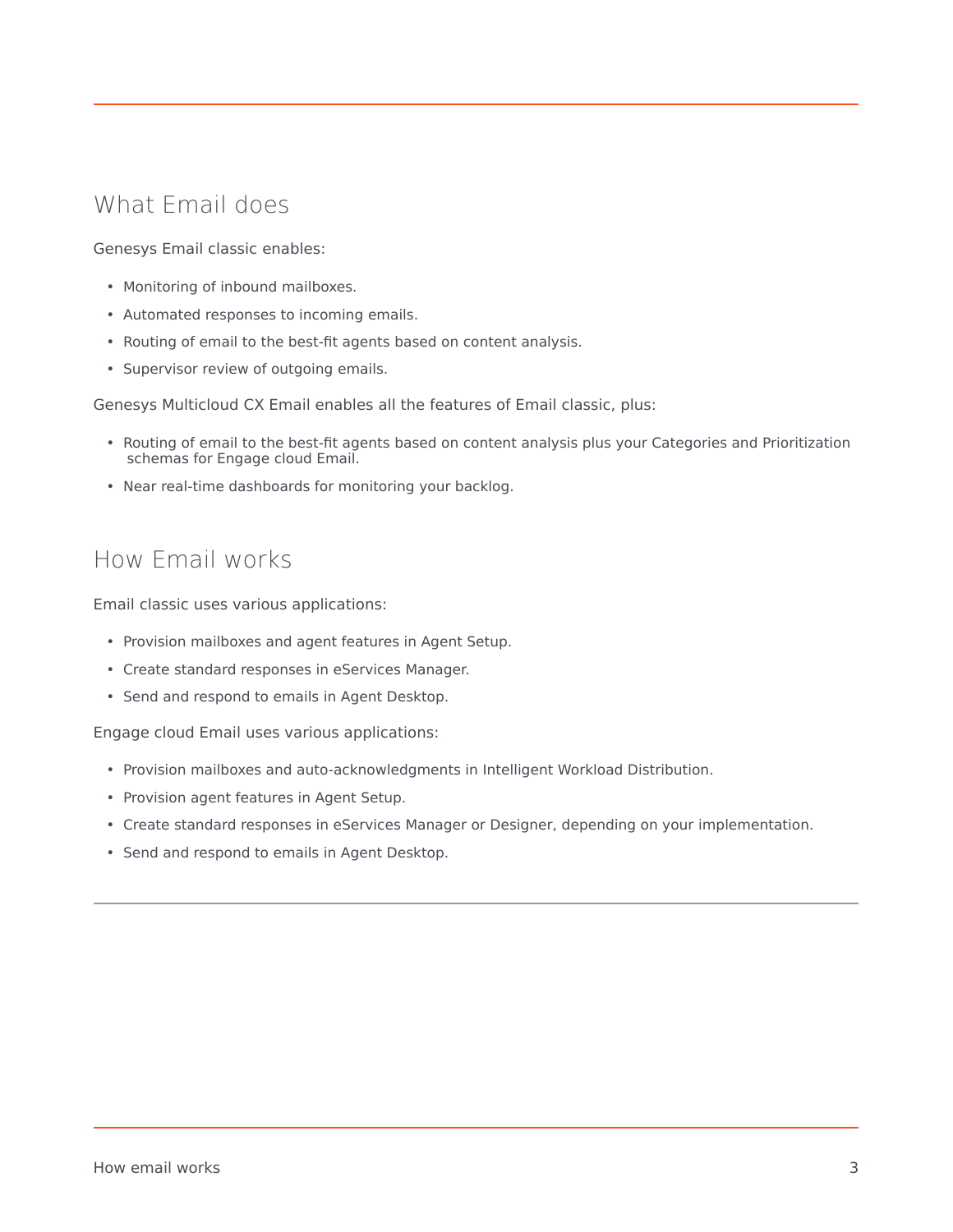## <span id="page-3-0"></span>Mailboxes



**Players:** Administrators

**Actions:** With Email classic, use Agent Setup to designate your incoming and outgoing mailboxes. You can also create email aliases that agents can choose as their From address.

With Engage cloud Email, use Intelligent Workload Distribution to designate your incoming and outgoing mailboxes. To create email aliases that agents can choose as their From address, continue to use Agent Setup.

Email classic addresses and mailboxes

Engage cloud Email addresses and mailboxes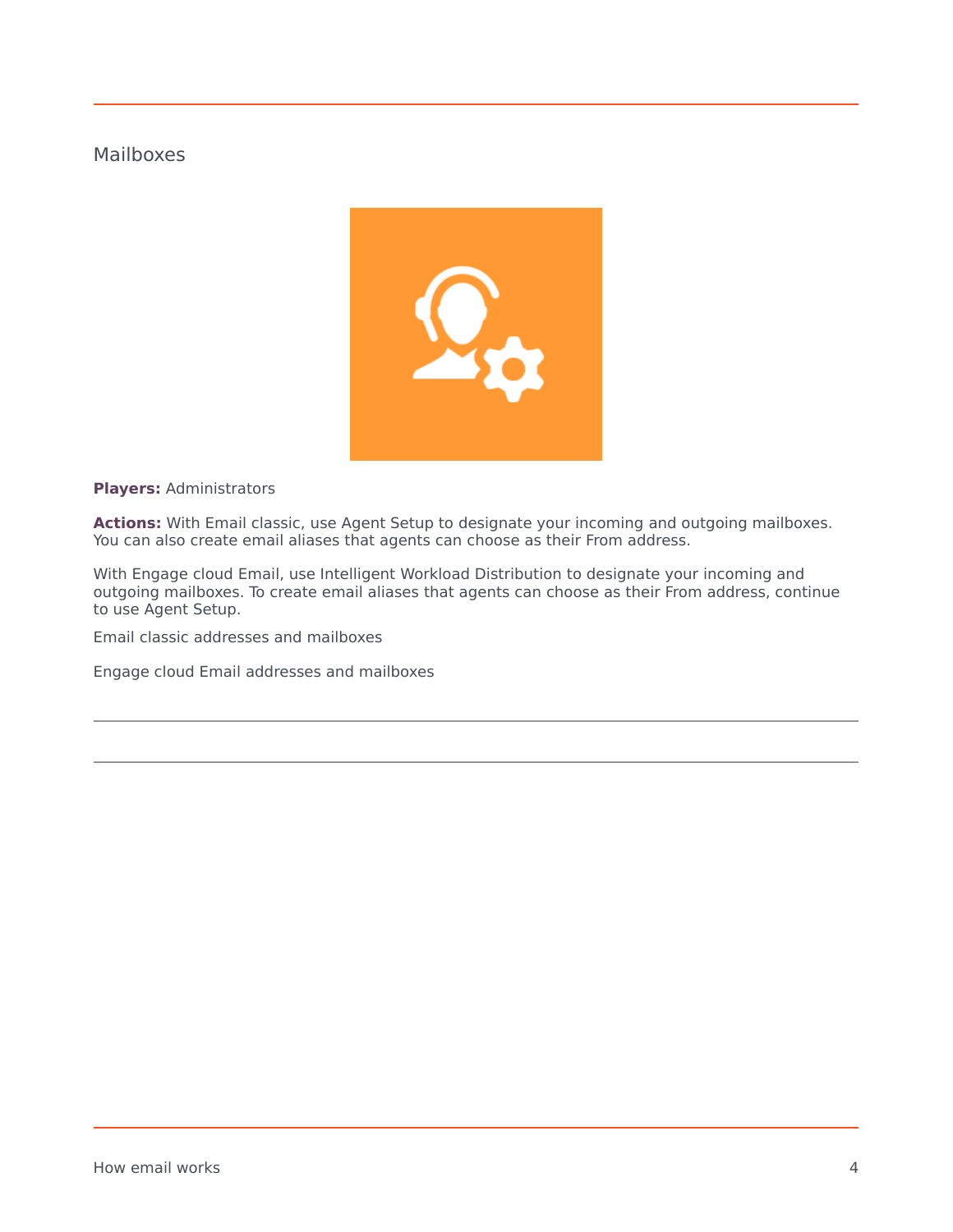## <span id="page-4-0"></span>Interactions



**Players:** Administrators, Agents, Supervisors

**Actions:** Agents use Agent Desktop to send new and reply emails to customers, adding standard responses as needed. Supervisors use Agent Desktop to review, edit, or return an outbound email to the agent for editing. Administrators use Agent Setup to determine what agents can and can't do, such as Reply All and Forward. Administrators can also set up standard responses that agents can use in drafting replies.

Email for agents

Email for supervisors

Email channel options

Creating standard responses (eServices Manager)

Creating standard responses (Designer)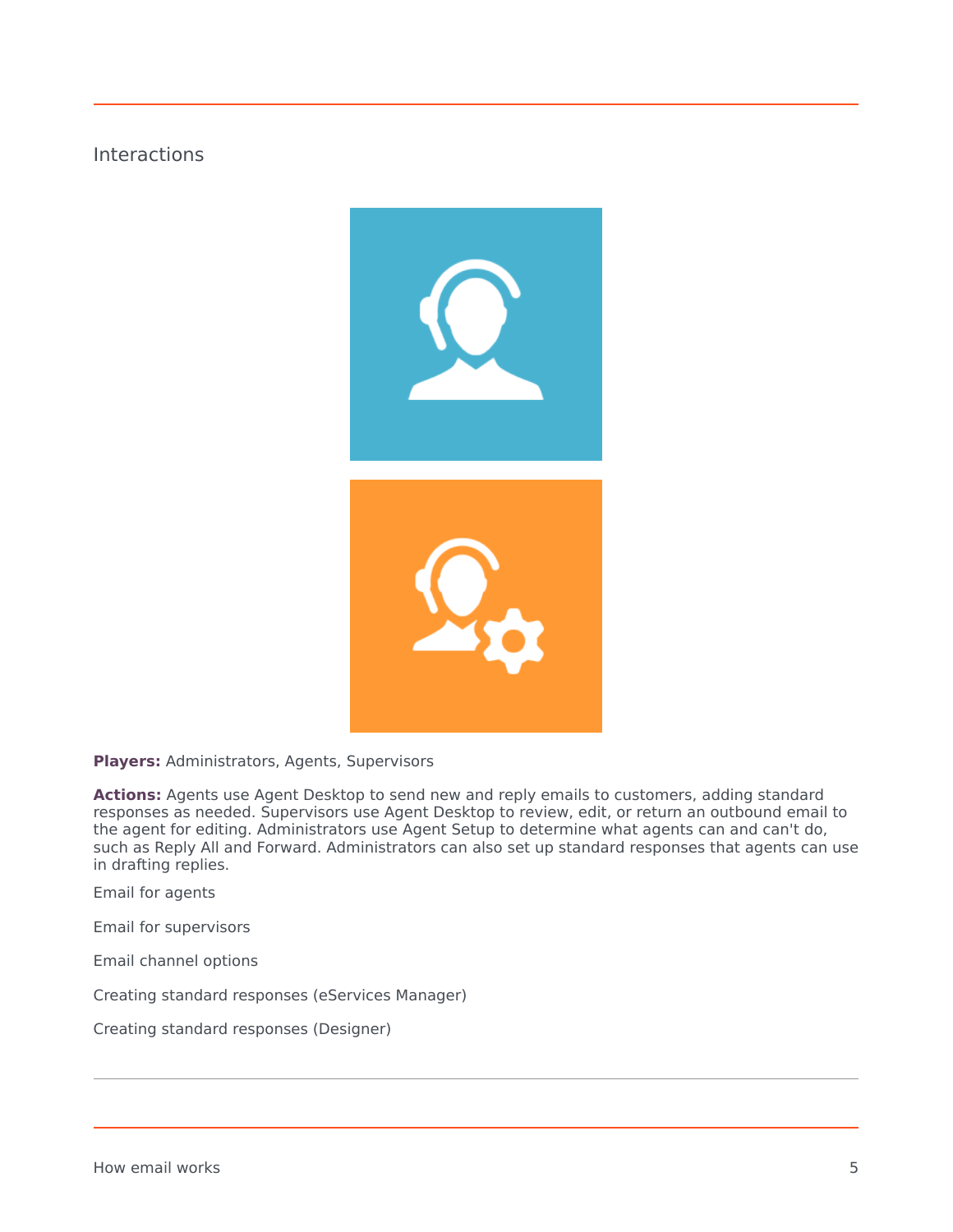Standard responses for agents

## <span id="page-5-0"></span>Reporting



**Players:** Administrators, Supervisors, Agents

**Actions:** Supervisors and administrators can analyze current email and agent activity through Workload Manager and Pulse dashboards and reports. They can use Genesys CX Insights to analyze historical events and long-term trends. Agents can analyze their own activity through reports built into Agent Desktop.

How Reporting works

Get Started with Genesys Pulse

Get started with Genesys CX Insights